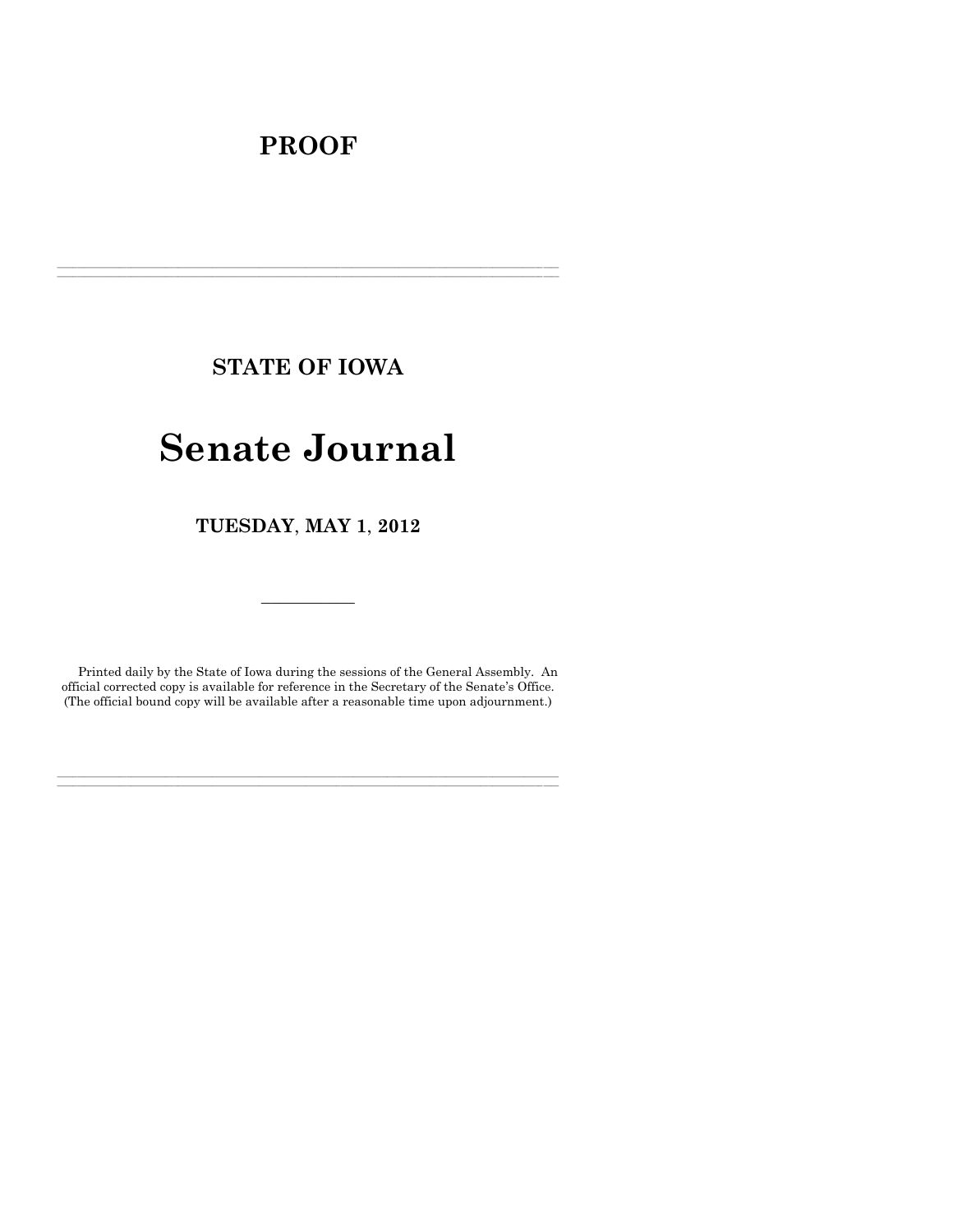# **JOURNAL OF THE SENATE**

 $\overline{\phantom{a}}$ 

ONE HUNDRED FOURTEENTH CALENDAR DAY SIXTY-SIXTH SESSION DAY

> Senate Chamber Des Moines, Iowa, Tuesday, May 1, 2012

The Senate met in regular session at 9:07 a.m., President Kibbie presiding.

Prayer was offered by the Honorable Robert Bacon, member of the Senate from Story County, Maxwell, Iowa.

## PLEDGE OF ALLEGIANCE

The Pledge of Allegiance was led by Senate Page Adam Pitts.

The Journal of Monday, April 30, 2012, was approved.

The Senate stood at ease at 9:13 a.m. until the fall of the gavel for the purpose of party caucuses.

The Senate resumed session at 12:21 p.m., President Kibbie presiding.

## QUORUM CALL

Senator Gronstal requested a nonrecord roll call to determine that a quorum was present.

The vote revealed 46 present, 4 absent, and a quorum present.

### LEAVES OF ABSENCE

Leaves of absence were granted as follows:

Senators Houser and McKinley, until they arrive, on request of Senator Zaun.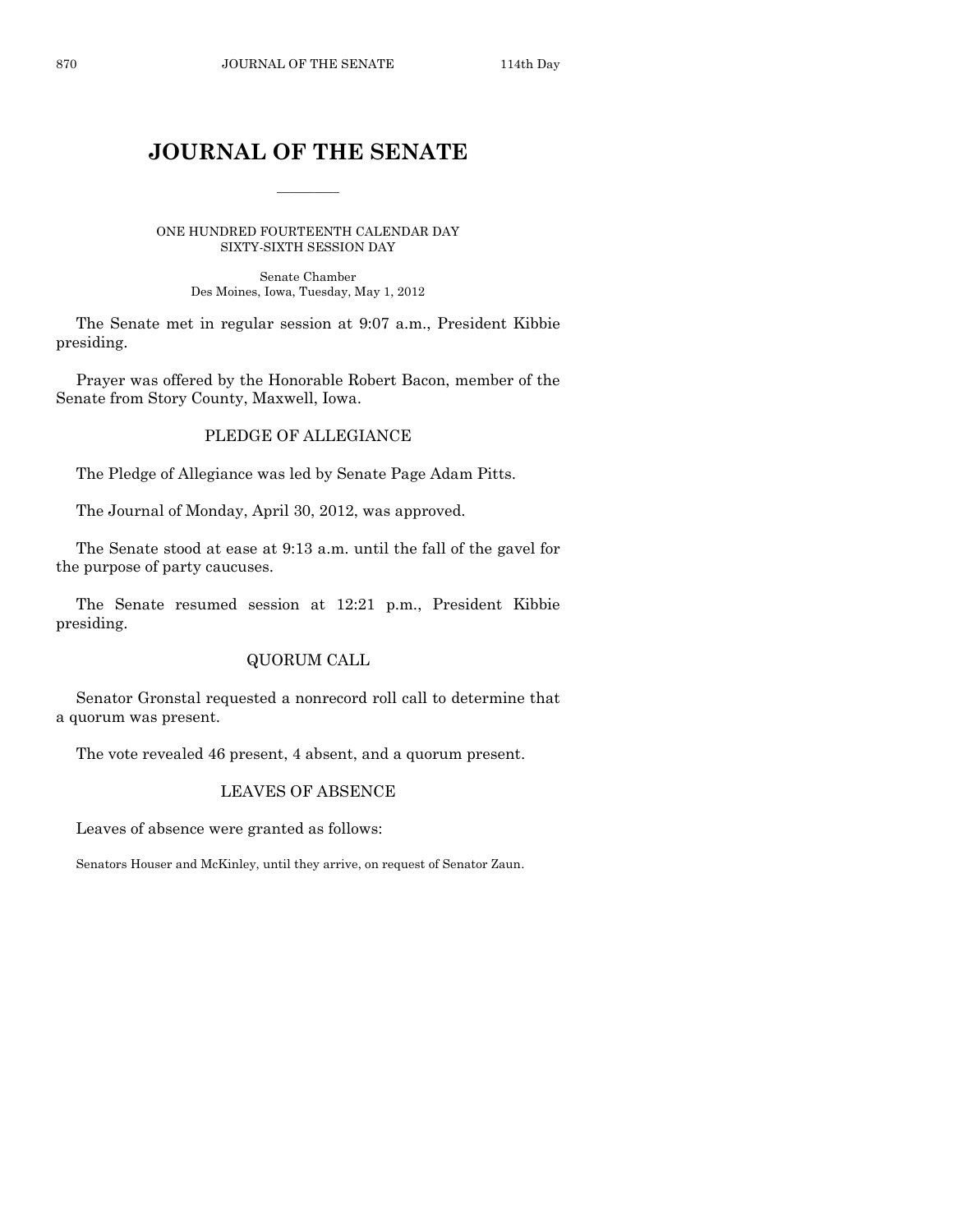#### CONSIDERATION OF BILL (Appropriations Calendar)

Senator Gronstal asked and received unanimous consent to take up for consideration [House File 2465.](http://coolice.legis.state.ia.us/Cool-ICE/default.asp?Category=billinfo&Service=Billbook&frame=1&GA=84&hbill=HF2465)

## **[House File 2465](http://coolice.legis.state.ia.us/Cool-ICE/default.asp?Category=billinfo&Service=Billbook&frame=1&GA=84&hbill=HF2465)**

On motion of Senator Dvorsky, **[House File 2465](http://coolice.legis.state.ia.us/Cool-ICE/default.asp?Category=billinfo&Service=Billbook&frame=1&GA=84&hbill=HF2465)**, a bill for an act relating to state and local finances by making and adjusting appropriations, providing for legal responsibilities, and providing for properly related matters, and including effective date and retroactive and other applicability provisions, with report of committee recommending amendment and passage, was taken up for consideration.

Senator Dvorsky offered amendment S–[5236,](http://coolice.legis.state.ia.us/Cool-ICE/default.asp?Category=billinfo&Service=Billbook&frame=1&GA=84&hbill=S5236) filed by the committee on Appropriations on April 26, 2012, striking and replacing everything after the enacting clause and amending the title page of the bill.

Senator Dix offered amendment  $S-5238$ , filed by him from the floor to page 2 of amendment  $S-5236$ , and moved its adoption.

A record roll call was requested.

On the question "Shall amendment S–[5238](http://coolice.legis.state.ia.us/Cool-ICE/default.asp?Category=billinfo&Service=Billbook&frame=1&GA=84&hbill=S5238) to amendment S–[5236](http://coolice.legis.state.ia.us/Cool-ICE/default.asp?Category=billinfo&Service=Billbook&frame=1&GA=84&hbill=S5236) be adopted?" [\(H.F. 2465\)](http://coolice.legis.state.ia.us/Cool-ICE/default.asp?Category=billinfo&Service=Billbook&frame=1&GA=84&hbill=HF2465), the vote was:

Yeas, 22:

| Anderson     | Chelgren | Hamerlinck | Sorenson   |
|--------------|----------|------------|------------|
| Bacon        | Dix      | Johnson    | Ward       |
| Bartz        | Ernst    | Kapucian   | Whitver    |
| Behn         | Feenstra | Kettering  | Zaun       |
| Bertrand     | Greiner  | Seymour    |            |
| Boettger     | Hahn     | Smith      |            |
| Nays, 26:    |          |            |            |
| Beall        | Dotzler  | Horn       | Rielly     |
| <b>Black</b> | Dvorsky  | Jochum     | Schoenjahn |
| Bolkcom      | Fraise   | Kibbie     | Seng       |
| Bowman       | Gronstal | Mathis     | Sodders    |
|              |          |            |            |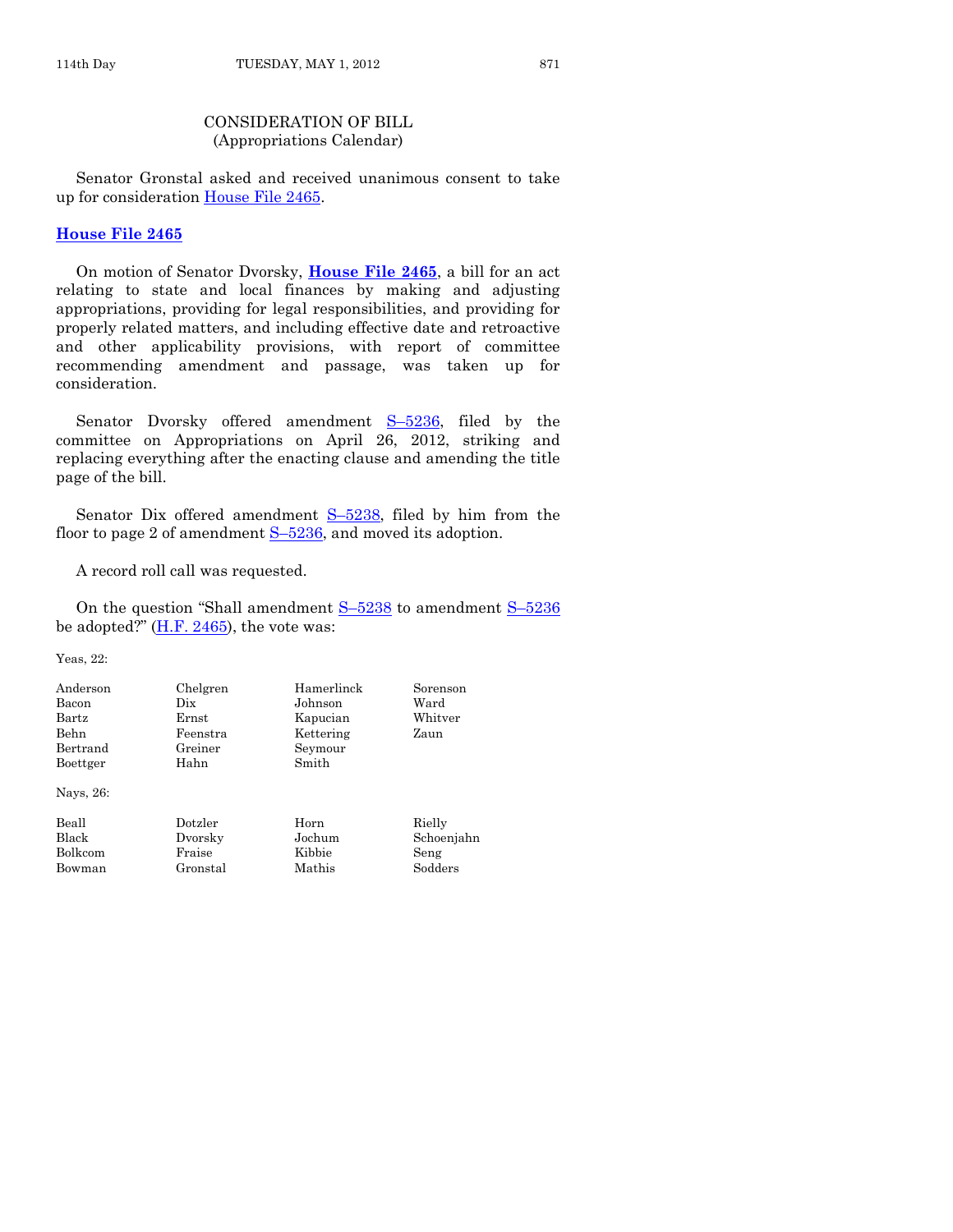| Courtney  | Hancock | McCoy     | Wilhelm |
|-----------|---------|-----------|---------|
| Danielson | Hatch   | Quirmbach |         |
| Dearden   | Hogg    | Ragan     |         |

Absent, 2:

Houser McKinley

Amendment S-[5238](http://coolice.legis.state.ia.us/Cool-ICE/default.asp?Category=billinfo&Service=Billbook&frame=1&GA=84&hbill=S5238) to amendment S-[5236](http://coolice.legis.state.ia.us/Cool-ICE/default.asp?Category=billinfo&Service=Billbook&frame=1&GA=84&hbill=S5236) lost.

Senator Dvorsky offered amendment  $S-5240$ , filed by him from the floor to pages 2–4, 9, 10, 12, 23, 26, and 30 of amendment  $S-5236$ , and moved its adoption.

Amendment  $S-5240$  $S-5240$  to amendment  $S-5236$  $S-5236$  was adopted by a voice vote.

Senator Ernst offered amendment S-[5247,](http://coolice.legis.state.ia.us/Cool-ICE/default.asp?Category=billinfo&Service=Billbook&frame=1&GA=84&hbill=S5247) filed by Senator Ernst, et al., from the floor to pages 3 and 12 of amendment S–[5236,](http://coolice.legis.state.ia.us/Cool-ICE/default.asp?Category=billinfo&Service=Billbook&frame=1&GA=84&hbill=S5236) and moved its adoption.

Amendment  $S-5247$  $S-5247$  to amendment  $S-5236$  $S-5236$  was adopted by a voice vote.

Senator Bertrand offered amendment S–[5243,](http://coolice.legis.state.ia.us/Cool-ICE/default.asp?Category=billinfo&Service=Billbook&frame=1&GA=84&hbill=S5243) filed by him from the floor to page 6 of amendment  $S-5236$ , and moved its adoption.

A record roll call was requested.

On the question "Shall amendment  $S-5243$  $S-5243$  to amendment  $S-5236$  $S-5236$ be adopted?"  $(H.F. 2465)$ , the vote was:

Rule 23, requiring all senators present to vote except those who express a conflict of interest, was invoked.

Yeas, 46:

| Anderson | Danielson | Hatch     | Rielly     |
|----------|-----------|-----------|------------|
| Bacon    | Dix       | Hogg      | Schoenjahn |
| Bartz    | Dotzler   | Horn      | Seng       |
| Beall    | Dvorsky   | Jochum    | Seymour    |
| Behn     | Ernst     | Johnson   | Smith      |
| Bertrand | Feenstra  | Kapucian  | Sorenson   |
| Black    | Fraise    | Kettering | Ward       |
| Boettger | Greiner   | Kibbie    | Whitver    |
| Bolkcom  | Gronstal  | Mathis    | Wilhelm    |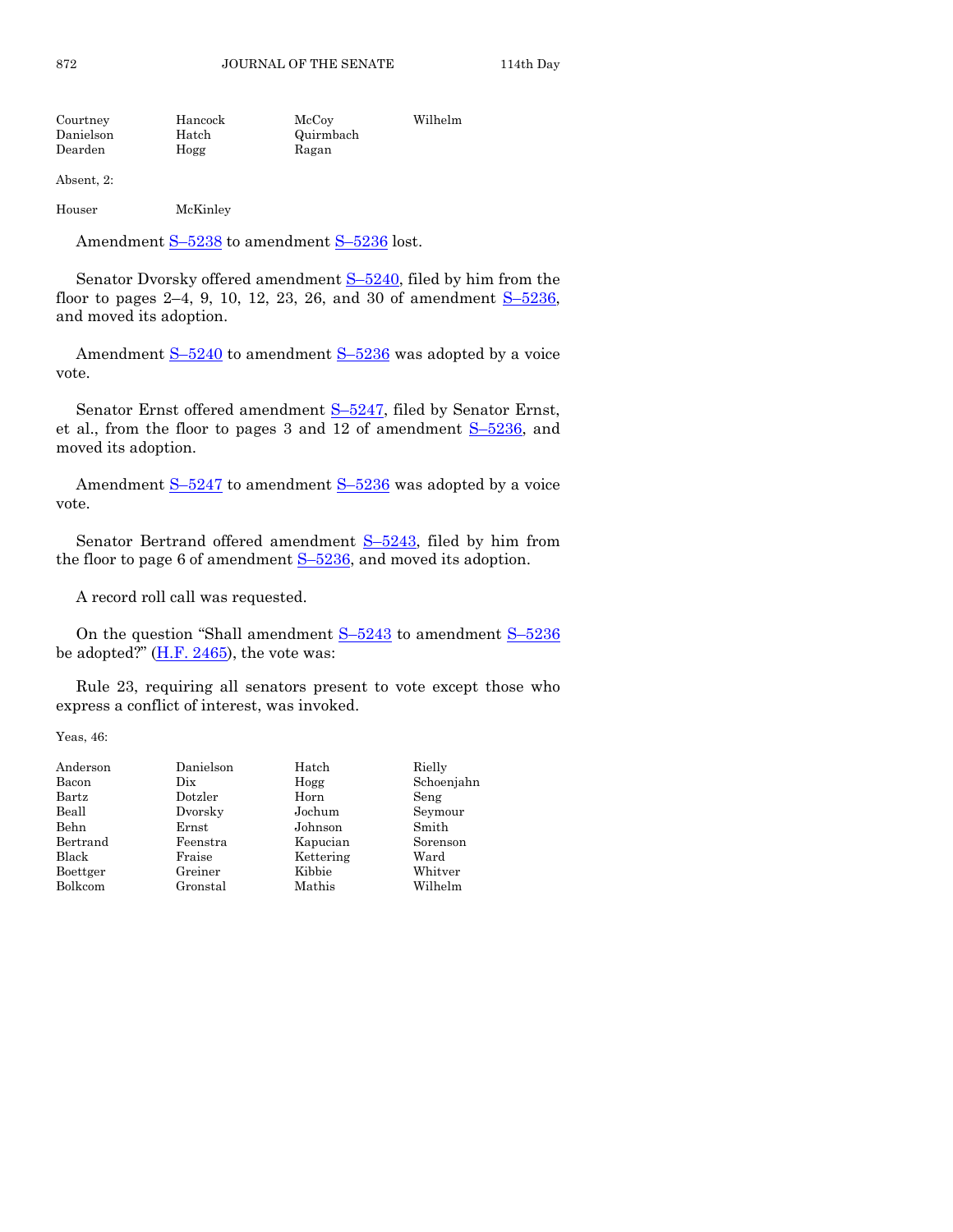| Bowman<br>Chelgren<br>Courtney | Hahn<br>Hamerlinck<br>Hancock | McCoy<br>Quirmbach<br>Ragan | Zaun |
|--------------------------------|-------------------------------|-----------------------------|------|
| Nays, $2$ :                    |                               |                             |      |
| Dearden                        | Sodders                       |                             |      |
| Absent, 2:                     |                               |                             |      |
| Houser                         | McKinley                      |                             |      |

Amendment  $S-5243$  $S-5243$  to amendment  $S-5236$  $S-5236$  was adopted.

Senator Danielson offered amendment  $S-5251$ , filed by him from the floor to page 7 of amendment  $S-5236$ , and moved its adoption.

Amendment  $S-5251$  $S-5251$  to amendment  $S-5236$  $S-5236$  was adopted by a voice vote.

Senator Bertrand offered amendment S-[5245,](http://coolice.legis.state.ia.us/Cool-ICE/default.asp?Category=billinfo&Service=Billbook&frame=1&GA=84&hbill=S5245) filed by Senators Bertrand and Anderson from the floor to page 9 of amendment  $S-5236$ .

Senator Hogg raised the point of order that amendment  $S-5245$  $S-5245$  to amendment  $S-5236$  $S-5236$  was not germane to the bill.

The Chair ruled the point not well-taken and amendment  $S-5245$  $S-5245$ in order.

Senator Bertrand moved the adoption of amendment  $S-5245$  $S-5245$  to amendment S-[5236.](http://coolice.legis.state.ia.us/Cool-ICE/default.asp?Category=billinfo&Service=Billbook&frame=1&GA=84&hbill=S5236)

Amendment  $S-5245$  $S-5245$  to amendment  $S-5236$  $S-5236$  lost by a voice vote.

Senator Bacon asked and received unanimous consent to withdraw amendment <u>S-5246</u>, filed by Senator Bacon, et al., from the floor to pages 9 and 12 of amendment S–[5236.](http://coolice.legis.state.ia.us/Cool-ICE/default.asp?Category=billinfo&Service=Billbook&frame=1&GA=84&hbill=S5236)

Senator Zaun offered amendment S-[5242,](http://coolice.legis.state.ia.us/Cool-ICE/default.asp?Category=billinfo&Service=Billbook&frame=1&GA=84&hbill=S5242) filed by Senators Zaun and Seymour from the floor to page 10 of amendment  $S-5236$ , and moved its adoption.

A record roll call was requested.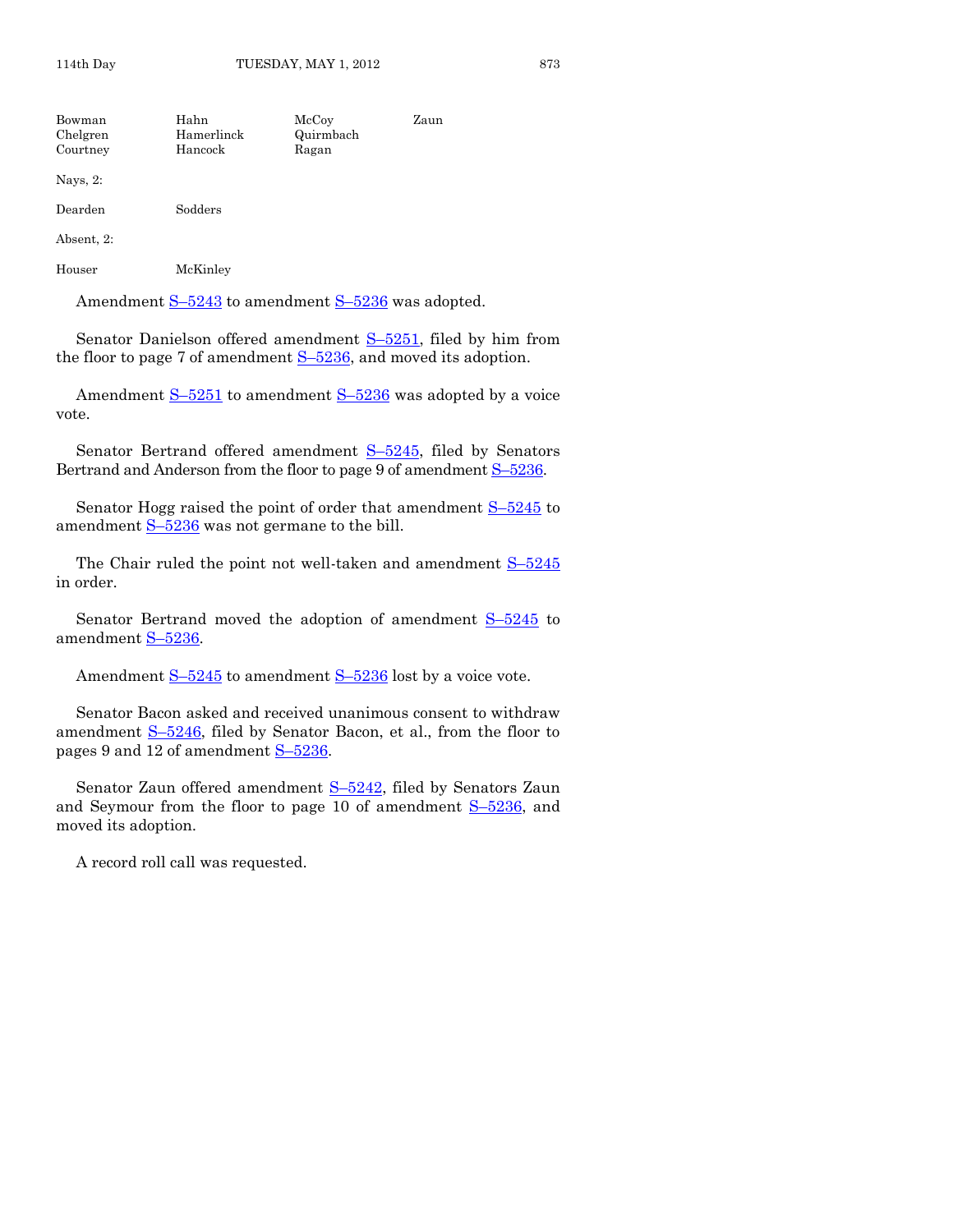On the question "Shall amendment S–[5242](http://coolice.legis.state.ia.us/Cool-ICE/default.asp?Category=billinfo&Service=Billbook&frame=1&GA=84&hbill=S5242) to amendment S–[5236](http://coolice.legis.state.ia.us/Cool-ICE/default.asp?Category=billinfo&Service=Billbook&frame=1&GA=84&hbill=S5236) be adopted?"  $(H.F. 2465)$ , the vote was:

Yeas, 19:

| Anderson  | Boettger | Hahn       | Seymour  |
|-----------|----------|------------|----------|
| Bacon     | Chelgren | Hamerlinck | Sorenson |
| Bartz     | Ernst    | Johnson    | Whitver  |
| Behn      | Feenstra | Kapucian   | Zaun     |
| Bertrand  | Greiner  | Kettering  |          |
| Nays, 29: |          |            |          |
| Beall     | Dotzler  | Jochum     | Seng     |
| Black     | Dvorsky  | Kibbie     | Smith    |
| Bolkcom   | Fraise   | Mathis     | Sodders  |
| Bowman    | Gronstal | McCoy      | Ward     |
| Courtney  | Hancock  | Quirmbach  | Wilhelm  |
| Danielson | Hatch    | Ragan      |          |
| Dearden   | Hogg     | Rielly     |          |
| Dix       | Horn     | Schoenjahn |          |

Absent, 2:

```
Houser McKinley
```
Amendment S-[5242](http://coolice.legis.state.ia.us/Cool-ICE/default.asp?Category=billinfo&Service=Billbook&frame=1&GA=84&hbill=S5242) to amendment S-[5236](http://coolice.legis.state.ia.us/Cool-ICE/default.asp?Category=billinfo&Service=Billbook&frame=1&GA=84&hbill=S5236) lost.

Senator Kapucian offered amendment S-[5244,](http://coolice.legis.state.ia.us/Cool-ICE/default.asp?Category=billinfo&Service=Billbook&frame=1&GA=84&hbill=S5244) filed by Senator Kapucian, et al., from the floor to page 10 of amendment  $S-5236$ , and moved its adoption.

A record roll call was requested.

On the question "Shall amendment S–[5244](http://coolice.legis.state.ia.us/Cool-ICE/default.asp?Category=billinfo&Service=Billbook&frame=1&GA=84&hbill=S5244) to amendment S–[5236](http://coolice.legis.state.ia.us/Cool-ICE/default.asp?Category=billinfo&Service=Billbook&frame=1&GA=84&hbill=S5236) be adopted?"  $(H.F. 2465)$ , the vote was:

Yeas, 23:

| Anderson | Chelgren | Hamerlinck | Sodders  |
|----------|----------|------------|----------|
| Bacon    | Dix      | Johnson    | Sorenson |
| Bartz    | Ernst    | Kapucian   | Ward     |
| Behn     | Feenstra | Kettering  | Whitver  |
| Bertrand | Greiner  | Seymour    | Zaun     |
| Boettger | Hahn     | Smith      |          |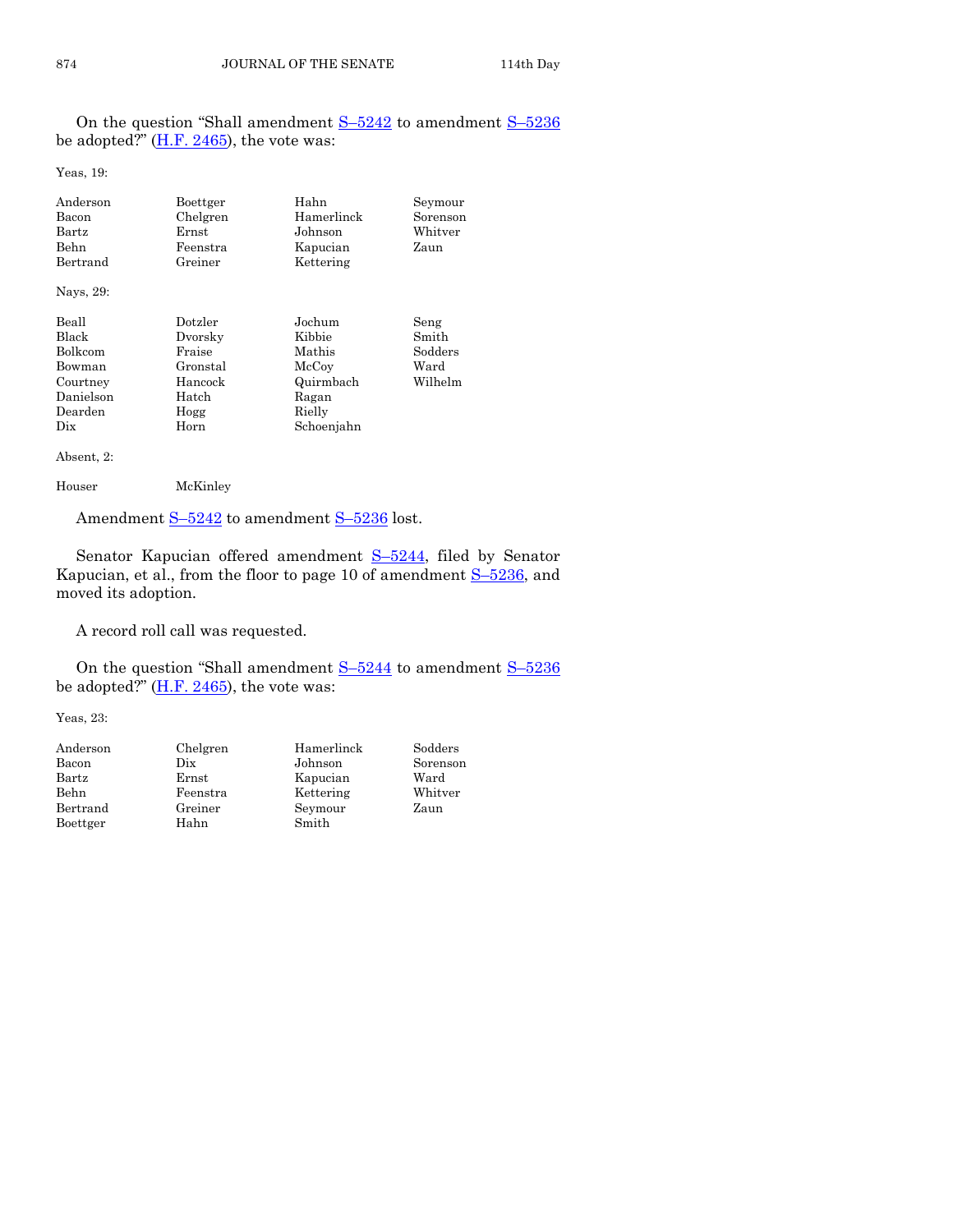Nays, 25:

| Beall     | Dotzler  | Horn      | Rielly     |
|-----------|----------|-----------|------------|
| Black     | Dvorsky  | Jochum    | Schoenjahn |
| Bolkcom   | Fraise   | Kibbie    | Seng       |
| Bowman    | Gronstal | Mathis    | Wilhelm    |
| Courtney  | Hancock  | McCoy     |            |
| Danielson | Hatch    | Quirmbach |            |
| Dearden   | Hogg     | Ragan     |            |

#### Absent, 2:

Houser McKinley

Amendment S-[5244](http://coolice.legis.state.ia.us/Cool-ICE/default.asp?Category=billinfo&Service=Billbook&frame=1&GA=84&hbill=S5244) to amendment S-[5236](http://coolice.legis.state.ia.us/Cool-ICE/default.asp?Category=billinfo&Service=Billbook&frame=1&GA=84&hbill=S5236) lost.

Senator Johnson offered amendment S–[5250,](http://coolice.legis.state.ia.us/Cool-ICE/default.asp?Category=billinfo&Service=Billbook&frame=1&GA=84&hbill=S5250) filed by him from the floor to page 10 of amendment  $S-5236$ , and moved its adoption.

A record roll call was requested.

On the question "Shall amendment S–[5250](http://coolice.legis.state.ia.us/Cool-ICE/default.asp?Category=billinfo&Service=Billbook&frame=1&GA=84&hbill=S5250) to amendment S–[5236](http://coolice.legis.state.ia.us/Cool-ICE/default.asp?Category=billinfo&Service=Billbook&frame=1&GA=84&hbill=S5236) be adopted?"  $(\underline{H.F. 2465})$ , the vote was:

Yeas, 23:

| Anderson     | Chelgren                        | Hamerlinck | Smith      |
|--------------|---------------------------------|------------|------------|
| Bacon        | $_{\rm \scriptscriptstyle Dix}$ | Johnson    | Sorenson   |
| $\rm{Bartz}$ | Ernst                           | Kapucian   | Ward       |
| Behn         | Feenstra                        | Kettering  | Whitver    |
| Bertrand     | Greiner                         | Quirmbach  | Zaun       |
| Boettger     | Hahn                            | Seymour    |            |
| Nays, 25:    |                                 |            |            |
| Beall        | Dotzler                         | Horn       | Schoenjahn |
| Black        | Dvorsky                         | Jochum     | Seng       |
| Bolkcom      | Fraise                          | Kibbie     | Sodders    |
| Bowman       | Gronstal                        | Mathis     | Wilhelm    |
| Courtney     | Hancock                         | McCoy      |            |
| Danielson    | Hatch                           | Ragan      |            |
| Dearden      | Hogg                            | Rielly     |            |
| Absent, 2:   |                                 |            |            |
| Houser       | McKinley                        |            |            |

Amendment S-[5250](http://coolice.legis.state.ia.us/Cool-ICE/default.asp?Category=billinfo&Service=Billbook&frame=1&GA=84&hbill=S5250) to amendment S-[5236](http://coolice.legis.state.ia.us/Cool-ICE/default.asp?Category=billinfo&Service=Billbook&frame=1&GA=84&hbill=S5236) lost.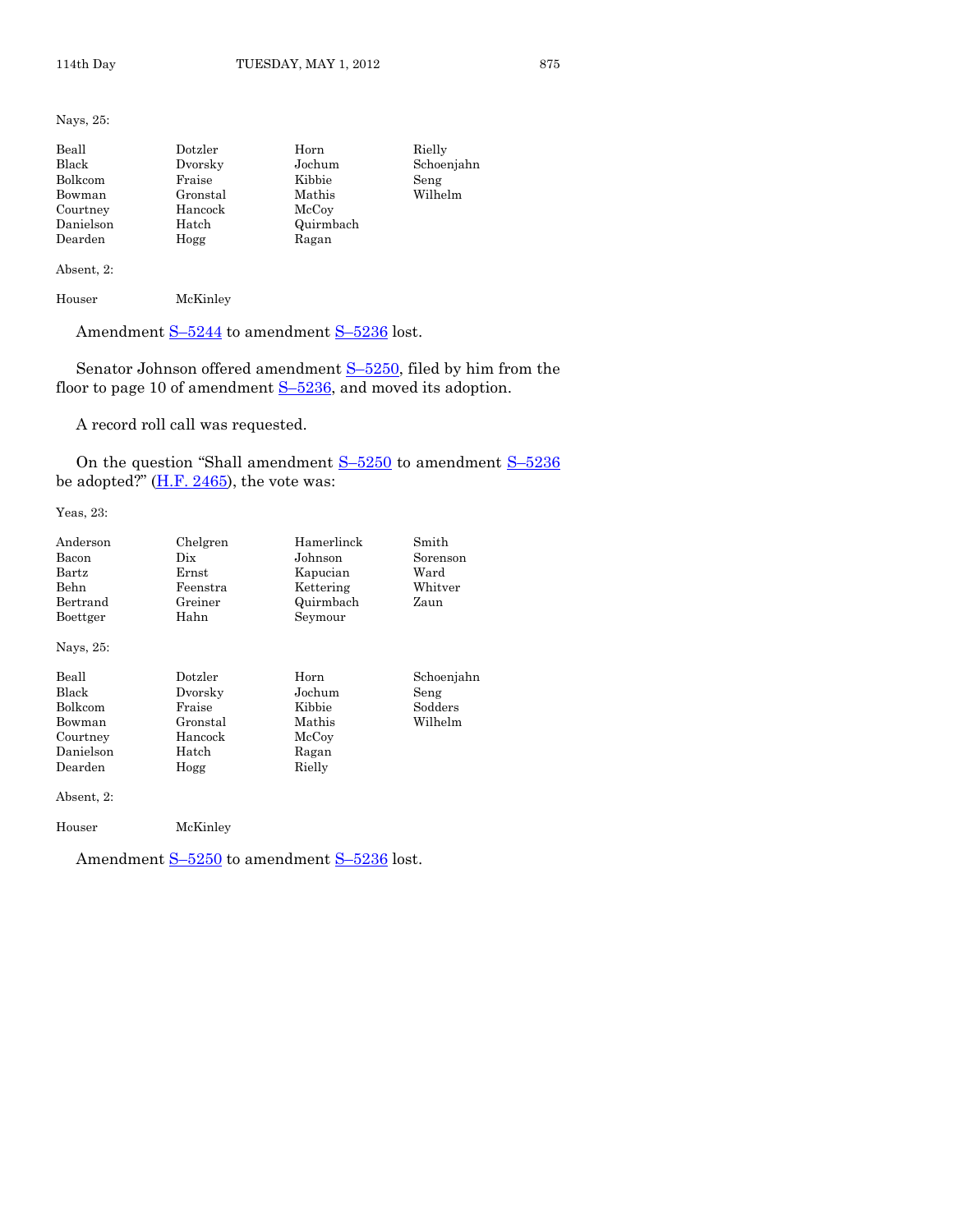Senator Whitver offered amendment S–[5239,](http://coolice.legis.state.ia.us/Cool-ICE/default.asp?Category=billinfo&Service=Billbook&frame=1&GA=84&hbill=S5239) filed by Senators Whitver and Dotzler from the floor to page 11 of amendment  $S-5236$ , and moved its adoption.

A record roll call was requested.

On the question "Shall amendment  $S-5239$  $S-5239$  to amendment  $S-5236$  $S-5236$ be adopted?"  $(H.F. 2465)$ , the vote was:

Yeas, 48:

| Anderson | Danielson   | Hancock   | Ragan      |
|----------|-------------|-----------|------------|
| Bacon    | Dearden     | Hatch     | Rielly     |
| Bartz    | Dix         | Hogg      | Schoenjahn |
| Beall    | Dotzler     | Horn      | Seng       |
| Behn     | Dvorsky     | Jochum    | Seymour    |
| Bertrand | $\rm Ernst$ | Johnson   | Smith      |
| Black    | Feenstra    | Kapucian  | Sodders    |
| Boettger | Fraise      | Kettering | Sorenson   |
| Bolkcom  | Greiner     | Kibbie    | Ward       |
| Bowman   | Gronstal    | Mathis    | Whitver    |
| Chelgren | Hahn        | McCoy     | Wilhelm    |
| Courtney | Hamerlinck  | Quirmbach | Zaun       |

Nays, none.

Absent, 2:

Houser McKinley

Amendment S-[5239](http://coolice.legis.state.ia.us/Cool-ICE/default.asp?Category=billinfo&Service=Billbook&frame=1&GA=84&hbill=S5239) to amendment S-[5236](http://coolice.legis.state.ia.us/Cool-ICE/default.asp?Category=billinfo&Service=Billbook&frame=1&GA=84&hbill=S5236) was adopted.

Senator Chelgren offered amendment S-[5253,](http://coolice.legis.state.ia.us/Cool-ICE/default.asp?Category=billinfo&Service=Billbook&frame=1&GA=84&hbill=S5253) filed by him from the floor to page 39 of amendment  $S-5236$ , and moved its adoption.

Amendment  $S-5253$  $S-5253$  to amendment  $S-5236$  $S-5236$  lost by a voice vote.

Senator Seng offered amendment S-[5254,](http://coolice.legis.state.ia.us/Cool-ICE/default.asp?Category=billinfo&Service=Billbook&frame=1&GA=84&hbill=S5254) filed by Senators Seng and Dvorsky from the floor to page  $52$  of amendment  $S-5236$ , and moved its adoption.

Amendment S-[5254](http://coolice.legis.state.ia.us/Cool-ICE/default.asp?Category=billinfo&Service=Billbook&frame=1&GA=84&hbill=S5254) to amendment S-[5236](http://coolice.legis.state.ia.us/Cool-ICE/default.asp?Category=billinfo&Service=Billbook&frame=1&GA=84&hbill=S5236) was adopted by a voice vote.

Senator Zaun offered amendment S–[5241,](http://coolice.legis.state.ia.us/Cool-ICE/default.asp?Category=billinfo&Service=Billbook&frame=1&GA=84&hbill=S5241) filed by Senator Zaun, et al., from the floor to page 54 of amendment  $S-5236$ .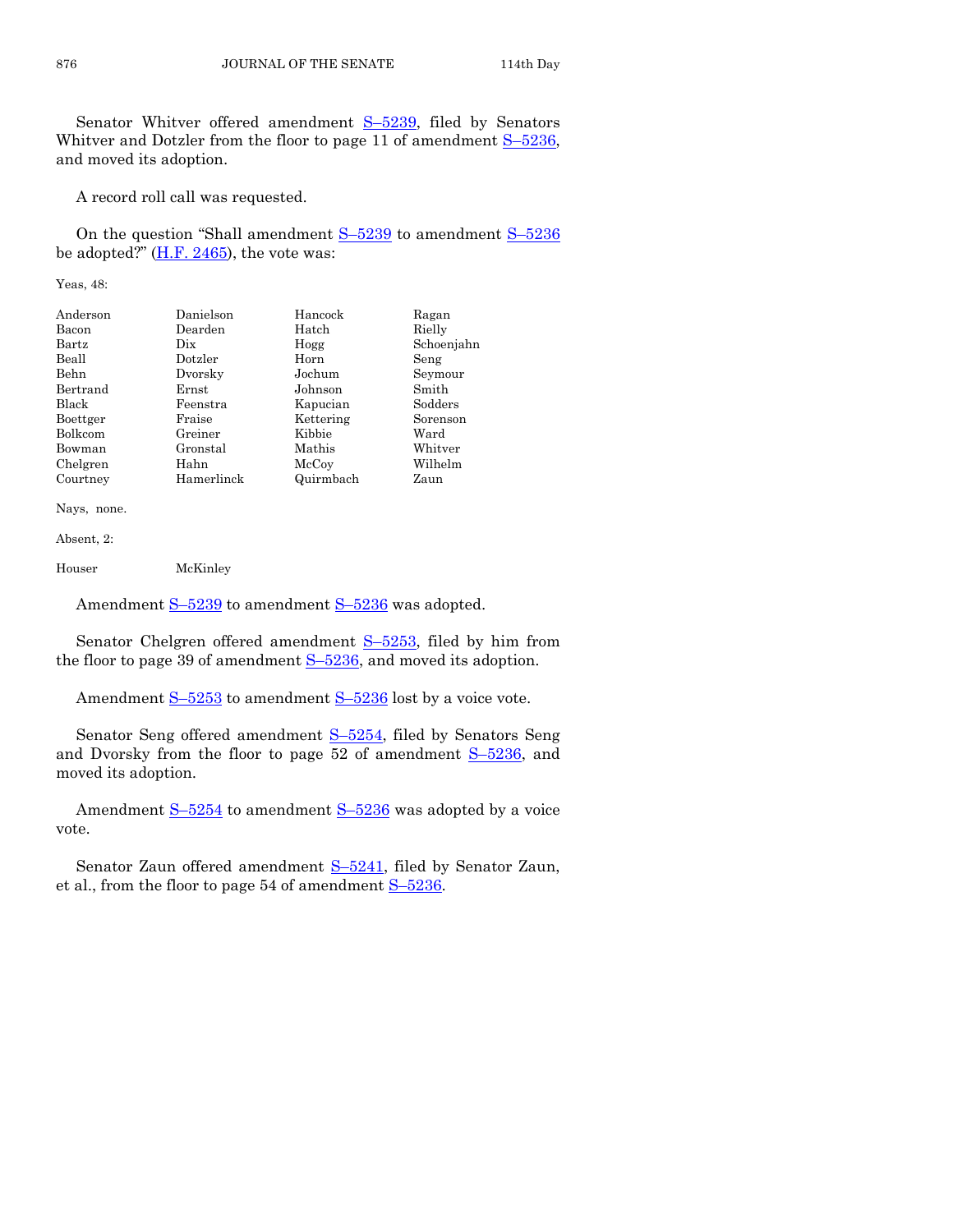Senator Hogg raised the point of order that amendment S–[5241](http://coolice.legis.state.ia.us/Cool-ICE/default.asp?Category=billinfo&Service=Billbook&frame=1&GA=84&hbill=S5241) to amendment  $S-5236$  $S-5236$  was not germane to the bill.

The Chair ruled the point well-taken and amendment  $S-5241$  $S-5241$  out of order.

Senator Boettger offered amendment S–[5248,](http://coolice.legis.state.ia.us/Cool-ICE/default.asp?Category=billinfo&Service=Billbook&frame=1&GA=84&hbill=S5248) filed by Senator Boettger, et al., from the floor to page 54 of amendment  $S-5236$ .

Senator Hogg raised the point of order that amendment  $S-5248$  $S-5248$  to amendment  $S-5236$  $S-5236$  was not germane to the bill.

The Chair ruled the point well-taken and amendment  $S-5248$  $S-5248$  out of order.

Senator Johnson offered amendment S-[5249,](http://coolice.legis.state.ia.us/Cool-ICE/default.asp?Category=billinfo&Service=Billbook&frame=1&GA=84&hbill=S5249) filed by Senator Johnson, et al., from the floor to page 54 of amendment S–[5236.](http://coolice.legis.state.ia.us/Cool-ICE/default.asp?Category=billinfo&Service=Billbook&frame=1&GA=84&hbill=S5236)

Senator Hogg raised the point of order that amendment S–[5249](http://coolice.legis.state.ia.us/Cool-ICE/default.asp?Category=billinfo&Service=Billbook&frame=1&GA=84&hbill=S5249) to amendment  $S-5236$  $S-5236$  was not germane to the bill.

The Chair ruled the point well-taken and amendment  $S-5249$  $S-5249$  out of order.

Senator Sorenson offered amendment S-[5252,](http://coolice.legis.state.ia.us/Cool-ICE/default.asp?Category=billinfo&Service=Billbook&frame=1&GA=84&hbill=S5252) filed by Senator Sorenson, et al., from the floor to page 54 of amendment  $S-5236$ .

Senator Hogg raised the point of order that amendment S–[5252](http://coolice.legis.state.ia.us/Cool-ICE/default.asp?Category=billinfo&Service=Billbook&frame=1&GA=84&hbill=S5252) to amendment  $S-5236$  $S-5236$  was not germane to the bill.

The Chair ruled the point well-taken and amendment S-[5252](http://coolice.legis.state.ia.us/Cool-ICE/default.asp?Category=billinfo&Service=Billbook&frame=1&GA=84&hbill=S5252) out of order.

Senator Dvorsky moved the adoption of amendment S–[5236,](http://coolice.legis.state.ia.us/Cool-ICE/default.asp?Category=billinfo&Service=Billbook&frame=1&GA=84&hbill=S5236) as amended.

Amendment S-[5236,](http://coolice.legis.state.ia.us/Cool-ICE/default.asp?Category=billinfo&Service=Billbook&frame=1&GA=84&hbill=S5236) as amended, was adopted by a voice vote.

Senator Dvorsky moved that the bill be read the last time now and placed upon its passage, which motion prevailed by a voice vote, and the bill was read the last time.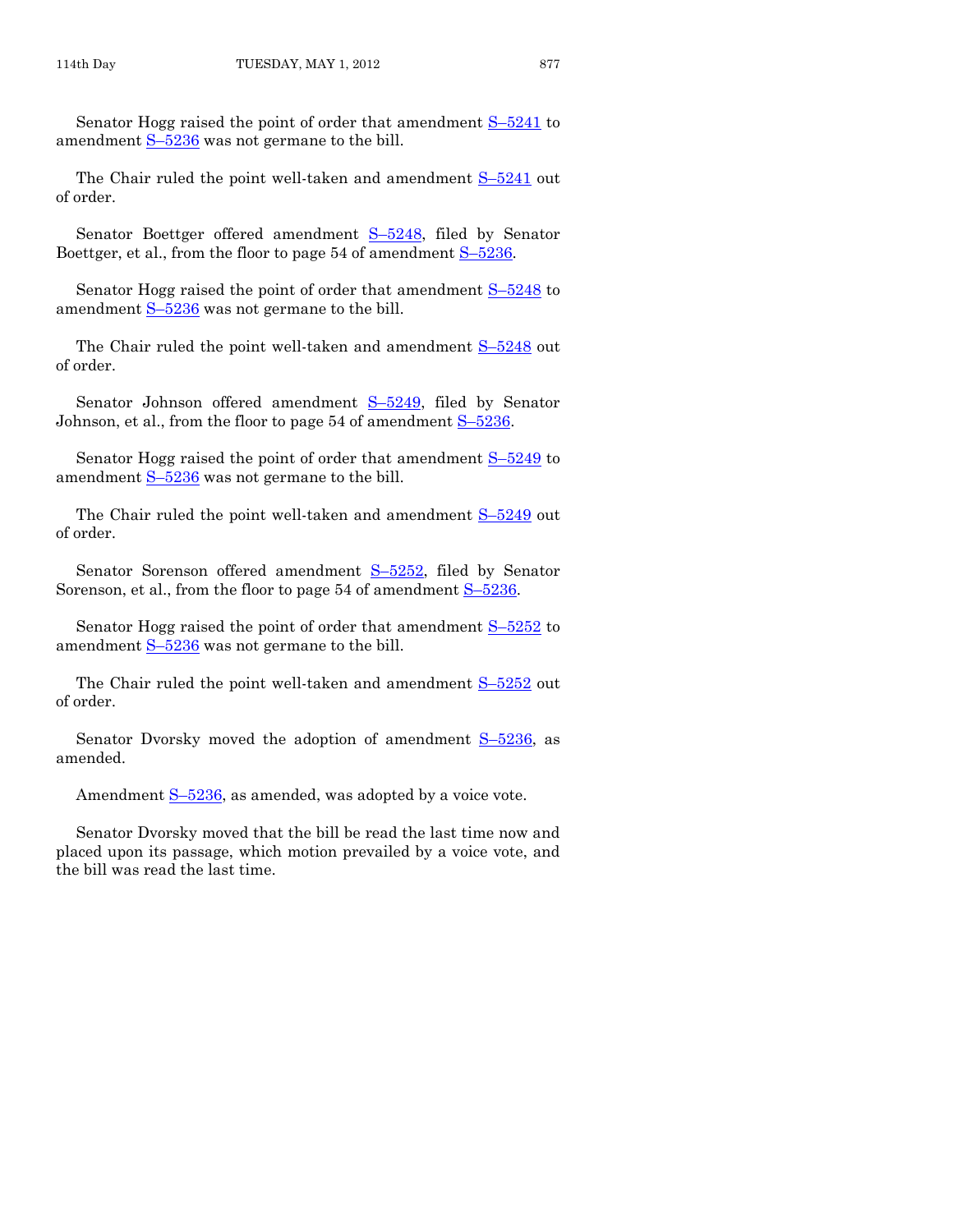#### On the question "Shall the bill pass?" [\(H.F. 2465\)](http://coolice.legis.state.ia.us/Cool-ICE/default.asp?Category=billinfo&Service=Billbook&frame=1&GA=84&hbill=HF2465), the vote was:

Yeas, 26:

| Beall          | Dotzler     | Horn                | Rielly     |
|----------------|-------------|---------------------|------------|
| Black          | Dvorsky     | Jochum              | Schoenjahn |
| Bolkcom        | Fraise      | Kibbie              | Seng       |
| Bowman         | Gronstal    | Mathis              | Sodders    |
| Courtney       | Hancock     | $_{\mathrm{McCov}}$ | Wilhelm    |
| Danielson      | Hatch       | Quirmbach           |            |
| Dearden        | Hogg        | Ragan               |            |
| Nays, 22:      |             |                     |            |
| Anderson       | Chelgren    | Hamerlinck          | Sorenson   |
| Bacon          | Dix         | Johnson             | Ward       |
| $_{\rm Bartz}$ | $\rm Ernst$ | Kapucian            | Whitver    |
| Behn           | Feenstra    | Kettering           | Zaun       |
| Bertrand       | Greiner     | Seymour             |            |
| Boettger       | Hahn        | Smith               |            |
| Absent, 2:     |             |                     |            |
|                |             |                     |            |

The bill, having received a constitutional majority, was declared to have passed the Senate and the title, as amended, was agreed to.

#### IMMEDIATELY MESSAGED

Senator Gronstal asked and received unanimous consent that **[House File 2465](http://coolice.legis.state.ia.us/Cool-ICE/default.asp?Category=billinfo&Service=Billbook&frame=1&GA=84&hbill=HF2465)** be **immediately messaged** to the House.

#### HOUSE AMENDMENT CONSIDERED

#### **[Senate File 2293](http://coolice.legis.state.ia.us/Cool-ICE/default.asp?Category=billinfo&Service=Billbook&frame=1&GA=84&hbill=SF2293)**

Senator McCoy called up for consideration **[Senate File 2293](http://coolice.legis.state.ia.us/Cool-ICE/default.asp?Category=billinfo&Service=Billbook&frame=1&GA=84&hbill=SF2293)**, a bill for an act relating to various matters under the purview of the insurance division of the department of commerce, providing penalties, and including effective date provisions, amended by the House in House amendment S–[5183,](http://coolice.legis.state.ia.us/Cool-ICE/default.asp?Category=billinfo&Service=Billbook&frame=1&GA=84&hbill=S5183) filed April 5, 2012.

Senator McCoy offered amendment S-[5237,](http://coolice.legis.state.ia.us/Cool-ICE/default.asp?Category=billinfo&Service=Billbook&frame=1&GA=84&hbill=S5237) filed by Senators McCoy and Hatch on April 26, 2012, to page 1 of House amendment S–[5183,](http://coolice.legis.state.ia.us/Cool-ICE/default.asp?Category=billinfo&Service=Billbook&frame=1&GA=84&hbill=S5183) and moved its adoption.

Amendment  $S-5237$  $S-5237$  to amendment  $S-5183$  $S-5183$  was adopted by a voice vote.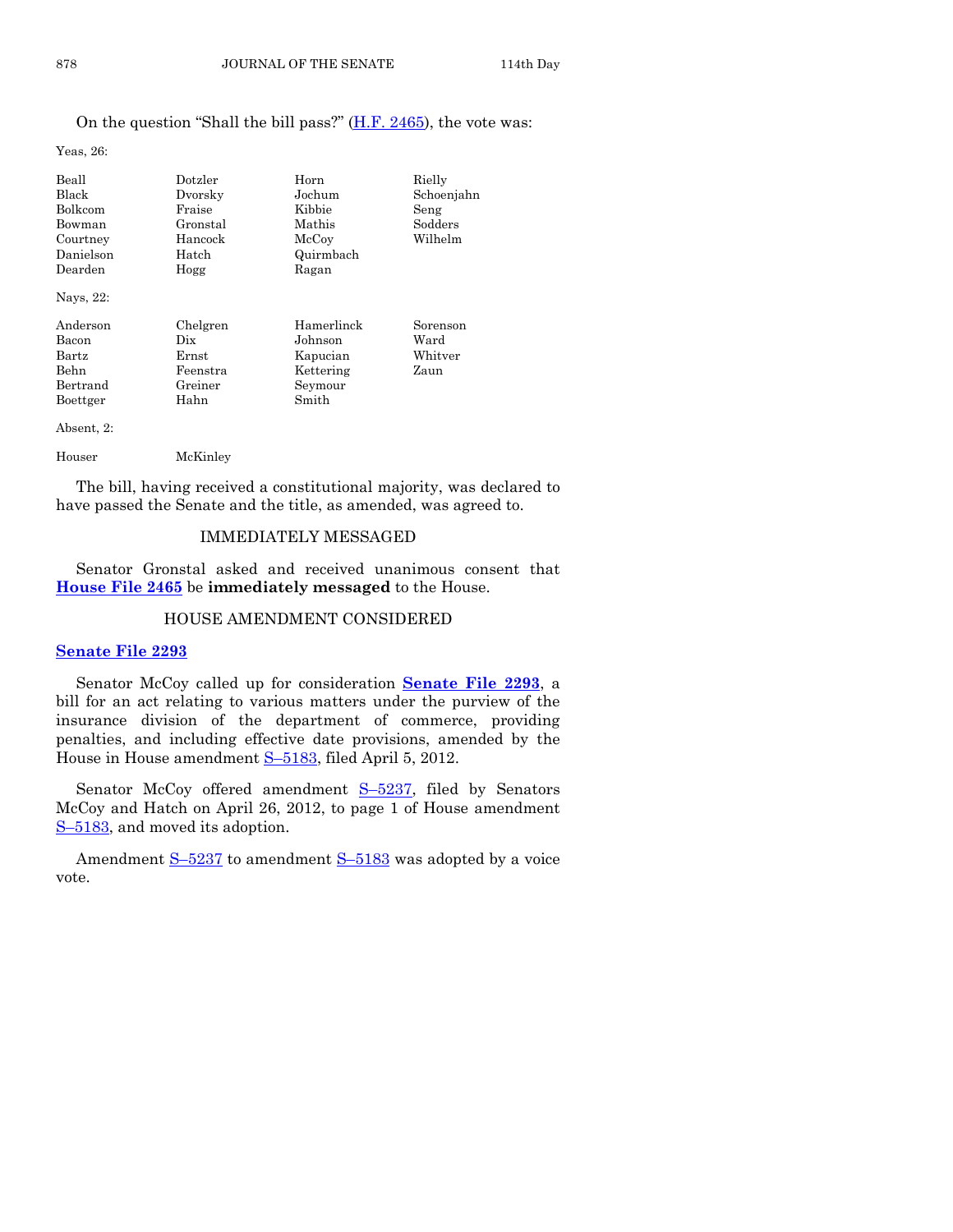Senator McCoy moved that the Senate concur in the House amendment, as amended.

The motion prevailed by a voice vote and the Senate **concurred** in the House amendment, as amended.

Senator McCoy moved that the bill, as amended by the House, further amended and concurred in by the Senate, be read the last time now and placed upon its passage, which motion prevailed by voice vote, and the bill was read the last time.

On the question "Shall the bill pass?" [\(S.F. 2293\)](http://coolice.legis.state.ia.us/Cool-ICE/default.asp?Category=billinfo&Service=Billbook&frame=1&GA=84&hbill=SF2293), the vote was:

Yeas, 26:

| Beall     | Dotzler  | Horn       | Rielly     |
|-----------|----------|------------|------------|
| Black     | Dvorsky  | Jochum     | Schoenjahn |
| Bolkcom   | Fraise   | Kibbie     | Seng       |
| Bowman    | Gronstal | Mathis     | Sodders    |
| Courtney  | Hancock  | McCoy      | Wilhelm    |
| Danielson | Hatch    | Quirmbach  |            |
| Dearden   | Hogg     | Ragan      |            |
| Nays, 23: |          |            |            |
| Anderson  | Chelgren | Hamerlinck | Smith      |
| Bacon     | Dix      | Houser     | Sorenson   |
| Bartz     | Ernst    | Johnson    | Ward       |
| Behn      | Feenstra | Kapucian   | Whitver    |
| Bertrand  | Greiner  | Kettering  | Zaun       |

Boettger Hahn Seymour

Absent, 1:

McKinley

The bill, having received a constitutional majority, was declared to have passed the Senate and the title was agreed to.

#### IMMEDIATELY MESSAGED

Senator Gronstal asked and received unanimous consent that **[Senate File 2293](http://coolice.legis.state.ia.us/Cool-ICE/default.asp?Category=billinfo&Service=Billbook&frame=1&GA=84&hbill=SF2293)** be **immediately messaged** to the House.

The Senate stood at ease at 2:17 p.m. until the fall of the gavel for the purpose of party caucuses.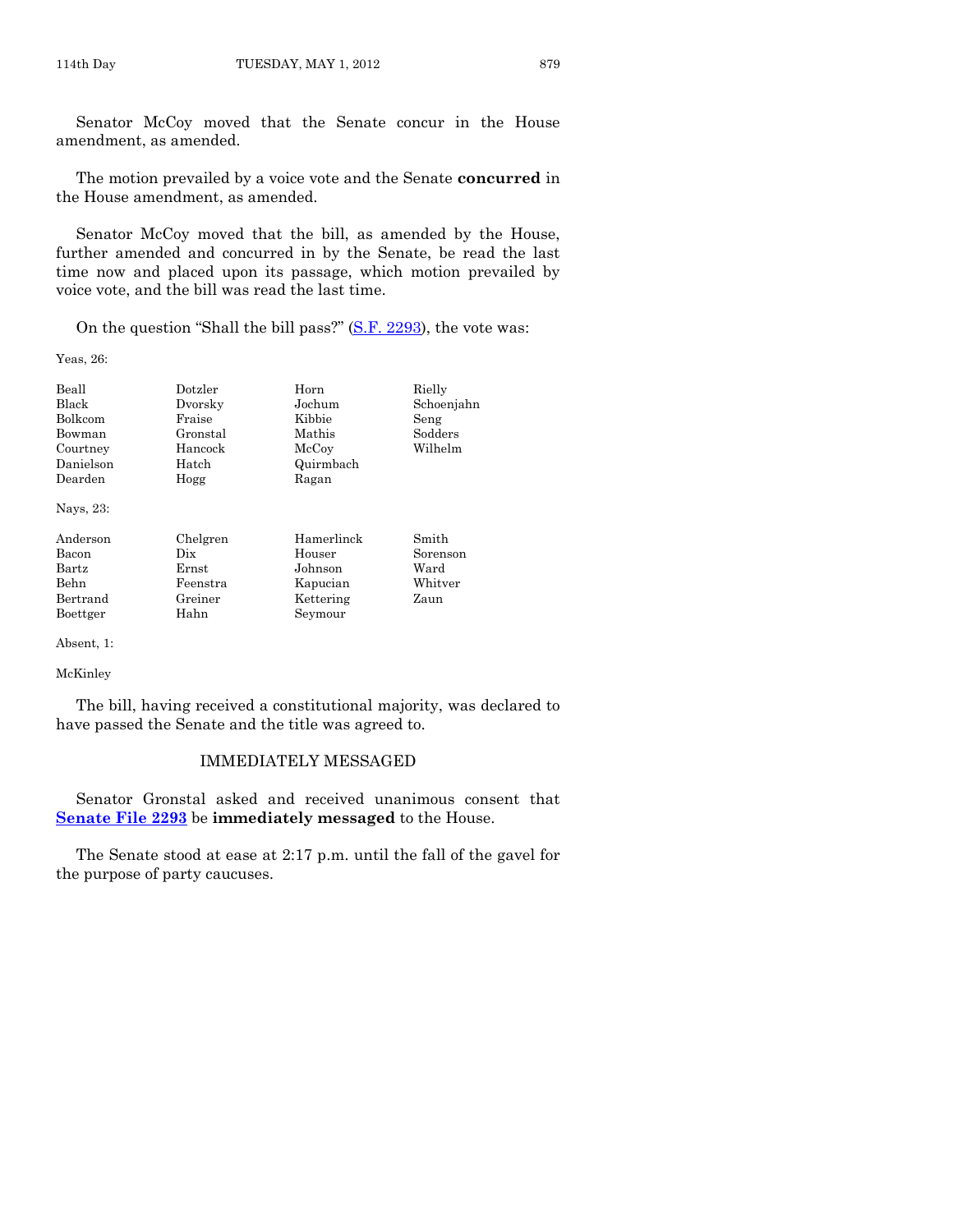The Senate resumed session at 3:54 p.m., President Kibbie presiding.

#### ADJOURNMENT

On motion of Senator Gronstal, the Senate adjourned at 3:55 p.m. until 9:00 a.m., Thursday, May 3, 2012.

#### **APPENDIX**

#### CERTIFICATES OF RECOGNITION

The Secretary of the Senate issued the following certificates of recognition:

Lola Bossler, Van Horne—For celebrating her 90<sup>th</sup> birthday. Senator Kapucian (5/1/12).

Representative Dave Jacoby, Coralville—International Association of Workforce Professionals Public Policy Award for 2012. Senator Dvorsky (5/1/12).

Tanner Knowlton, New Hampton—For achieving the rank of Eagle Scout, Troop 48. Senator Wilhelm (5/1/12).

Aaron E. Van Beek, Maurice—For achieving the rank of Eagle Scout, Troop 211. Senator Feenstra (5/1/12).

Patrick William Van Muyden, Sioux Center—For achieving the rank of Eagle Scout, Troop 211. Senator Feenstra (5/1/12).

#### INTRODUCTION OF BILL

**[Senate File 2343](http://coolice.legis.state.ia.us/Cool-ICE/default.asp?Category=billinfo&Service=Billbook&frame=1&GA=84&hbill=SF2343)**, by Gronstal and Behn, a bill for an act making changes to the controlled substance schedules, applying penalties, and including effective date provisions.

Read first time under Rule 28 and referred to committee on **Judiciary**.

#### BILL ENROLLED, SIGNED, AND SENT TO GOVERNOR

The Secretary of the Senate submitted the following report:

MR. PRESIDENT: The Secretary of the Senate respectfully reports that the following bill has been enrolled, signed by the President of the Senate and the Speaker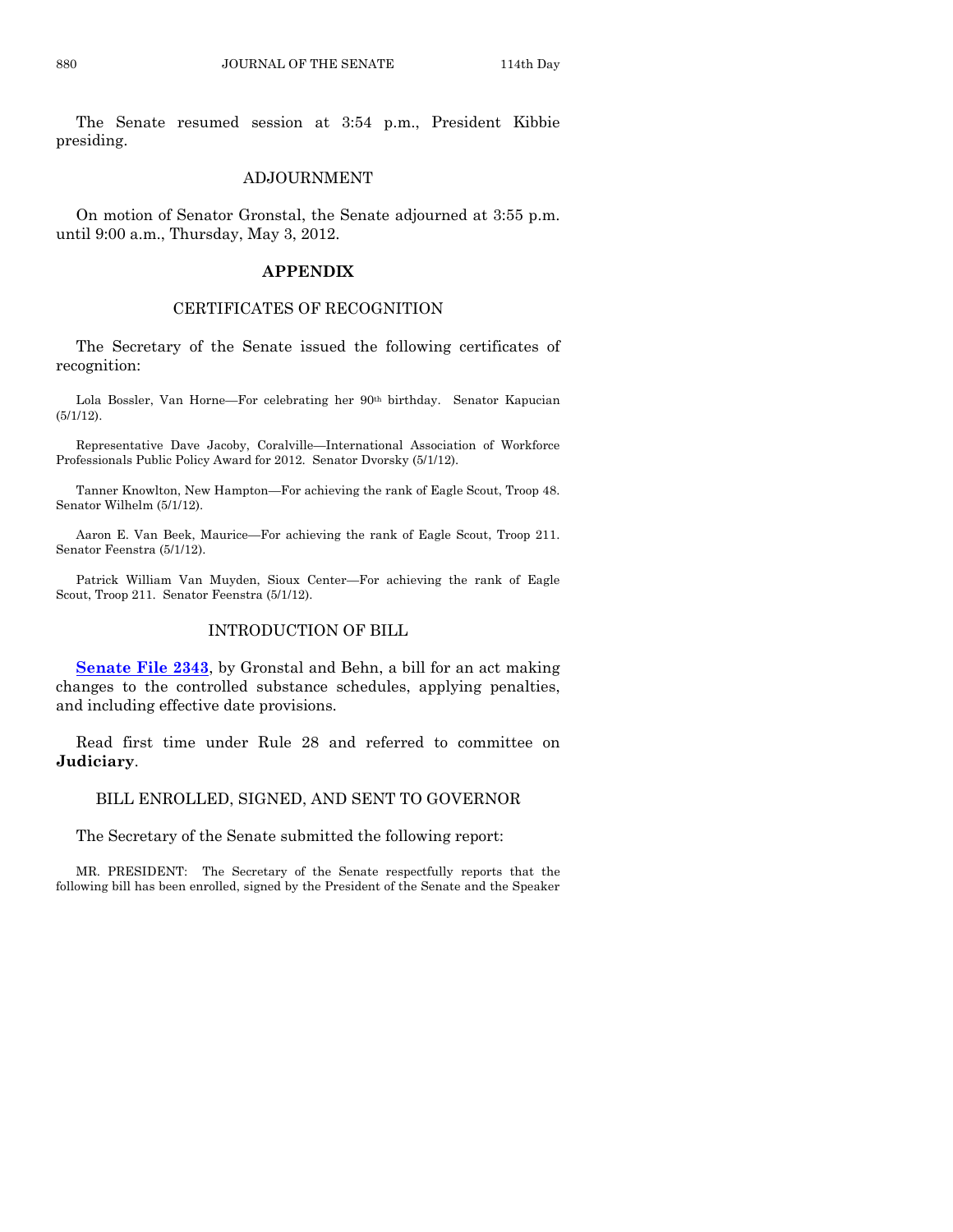of the House, and presented to the Governor for his approval on this 1st day of May, 2012.

#### [Senate File 430.](http://coolice.legis.state.ia.us/Cool-ICE/default.asp?Category=billinfo&Service=Billbook&frame=1&GA=84&hbill=SF430)

#### MICHAEL E. MARSHALL Secretary of the Senate

#### ARTICLE 3, SECTION 10 PROTEST/REASONS FOR DISSENT

The following reasons for dissent were received in the office of the Secretary of the Senate for entry hereon:

I am submitting my official protest vote with regards to [House File 2465](http://coolice.legis.state.ia.us/Cool-ICE/default.asp?Category=billinfo&Service=Billbook&frame=1&GA=84&hbill=HF2465) on the first day of May in the 2012 year of our Lord Jesus Christ.

This bill is injurious to the voters of Iowa not because of any specific content in the bill, instead because of the title of the bill and the fact that it does not comport to Article III, Section 29 of the Iowa Constitution. Section 29 states: "Every act shall embrace but one subject, and matters properly connected therewith; which subject shall be expressed in the title. But if any subject shall be embraced in an act which shall not be expressed in the title, such act shall be void only as to so much thereof as shall not be expressed in the title." I believe it is my duty to remind my fellow legislators of our oath to support the Constitution of the United States, and the Constitution of the State of Iowa.

#### MARK CHELGREN DISTRICT 47

#### AMENDMENTS FILED

| $S - 5238$ | H.F. | 2465 |
|------------|------|------|
| $S - 5239$ | H.F. | 2465 |
| $S - 5240$ | Н.Е. | 2465 |
| $S - 5241$ | H.E. | 2465 |

Bill Dix Jack Whitver Bill Dotzler Robert E. Dvorsky Brad Zaun James F. Hahn Mark Chelgren Kent Sorenson Sandra Greiner Pat Ward Jack Whitver James A. Seymour Robert Bacon Nancy J. Boettger David Johnson Jerry Behn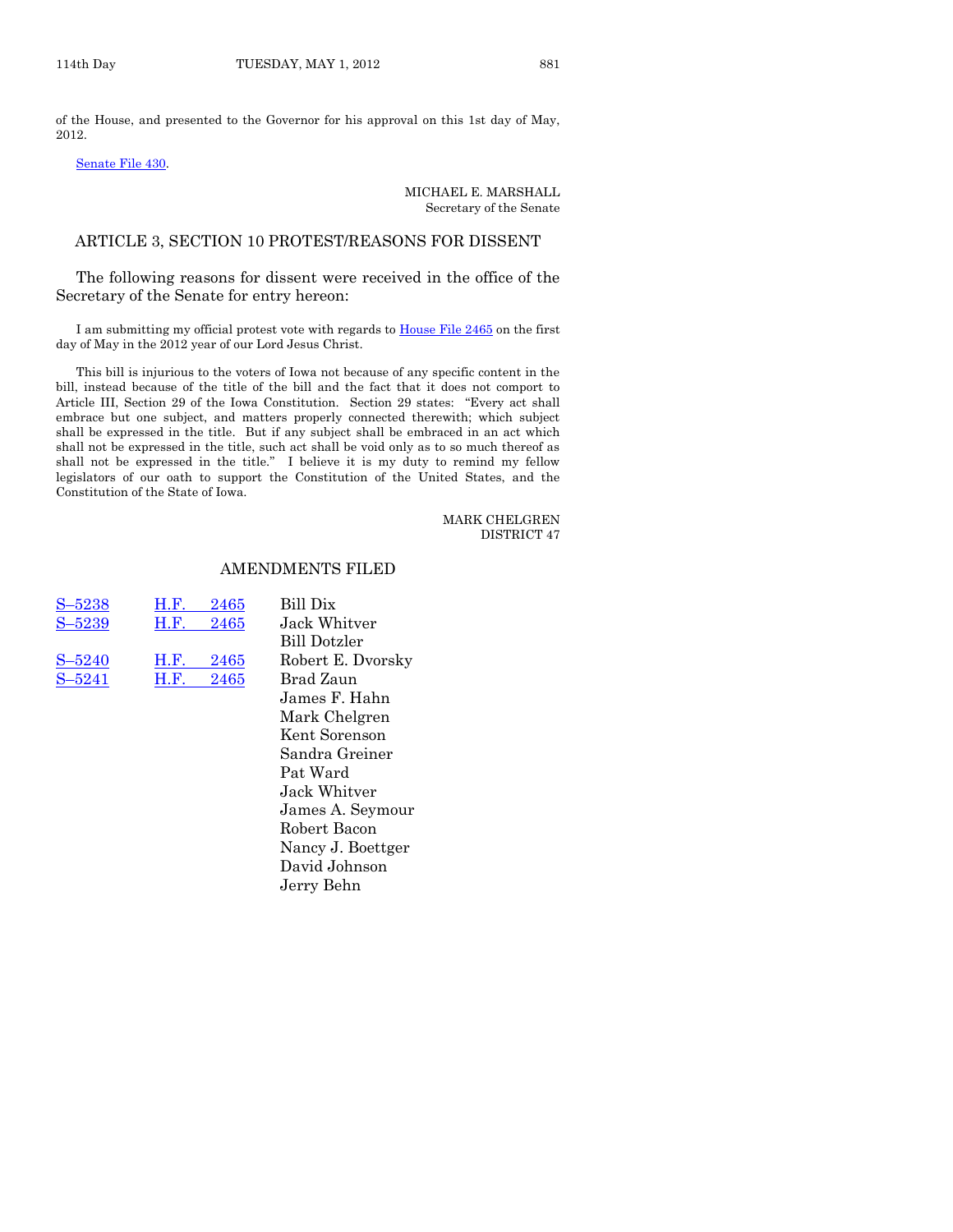| $S - 5242$   | H.F.<br>2465        | Brad Zaun                         |
|--------------|---------------------|-----------------------------------|
| $-5243$      | H.F.<br>2465        | James A. Seymour<br>Rick Bertrand |
| $-5244$<br>S | <b>H.F.</b><br>2465 | Tim L. Kapucian                   |
|              |                     | Robert Bacon                      |
|              |                     | Nancy J. Boettger                 |
|              |                     | James A. Seymour                  |
|              |                     | Sandra Greiner                    |
|              |                     | Mark Chelgren                     |
|              |                     | Kent Sorenson                     |
|              |                     | <b>Rick Bertrand</b>              |
|              |                     | James F. Hahn                     |
|              |                     | Joni Ernst                        |
|              |                     | <b>Bill Anderson</b>              |
| $S - 5245$   | H.F.<br>2465        | Rick Bertrand                     |
|              |                     | <b>Bill Anderson</b>              |
| $S - 5246$   | H.F.<br>2465        | Robert Bacon                      |
|              |                     | Tim L. Kapucian                   |
|              |                     | Mark Chelgren<br>Sandra Greiner   |
|              |                     | Pat Ward                          |
|              |                     | Merlin Bartz                      |
|              |                     | Nancy J. Boettger                 |
|              |                     | Kent Sorenson                     |
|              |                     | Jack Whitver                      |
|              |                     | James A. Seymour                  |
|              |                     | Joni Ernst                        |
|              |                     | Bill Anderson                     |
|              |                     | James F. Hahn                     |
|              |                     | Roby Smith                        |
|              |                     | Jerry Behn                        |
|              |                     | David Johnson                     |
| $S - 5247$   | H.F. 2465           | Joni Ernst                        |
|              |                     | <b>Bill Anderson</b>              |
|              |                     | <b>Steve Kettering</b>            |
|              |                     | James F. Hahn                     |
|              |                     | Rick Bertrand                     |
|              |                     | Kent Sorenson                     |
|              |                     | Roby Smith                        |
|              |                     | Sandra Greiner                    |
|              |                     | Pat Ward                          |